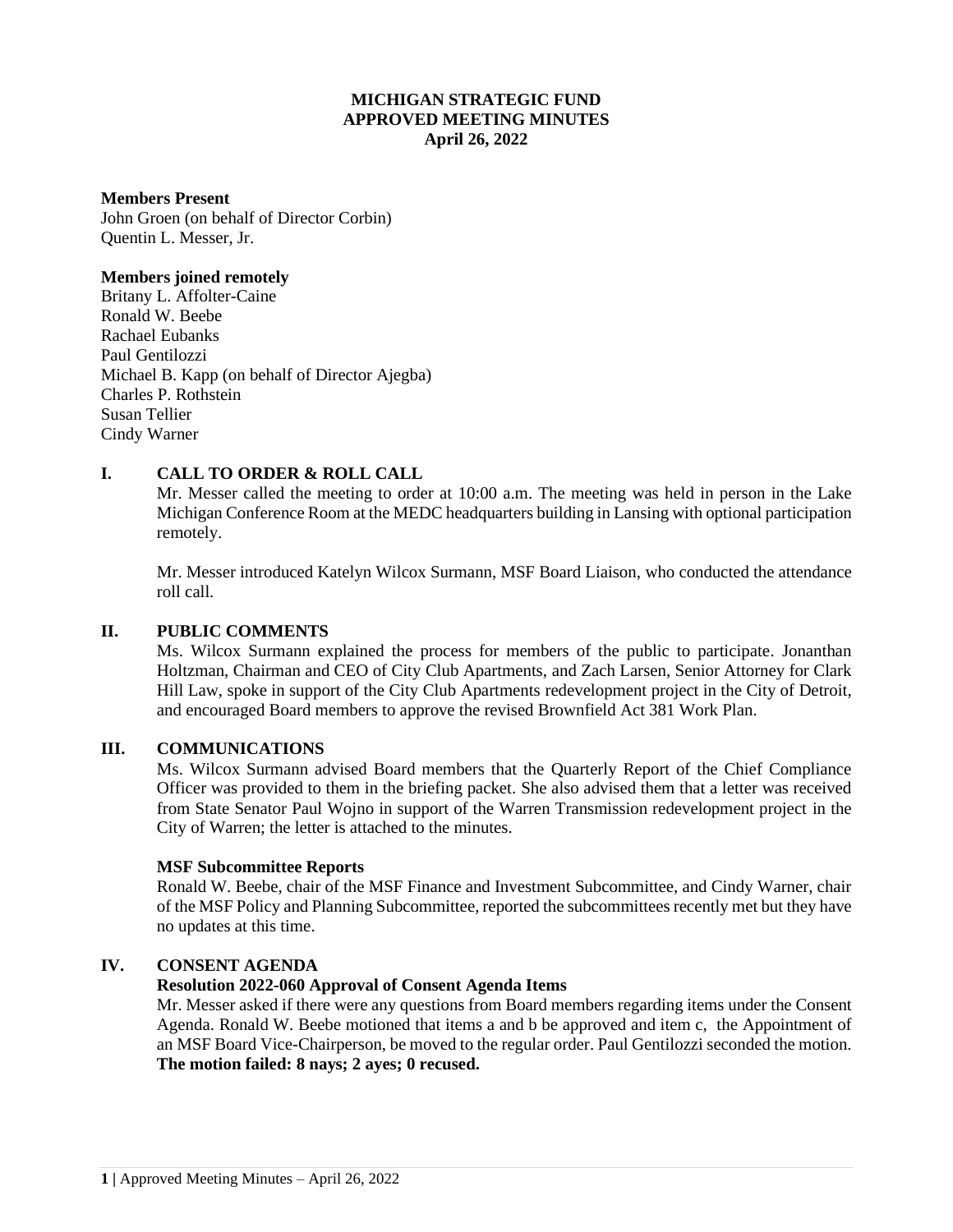**ROLL CALL VOTE:** Nays: Britany L. Affolter-Caine, Rachael Eubanks, John Groen (on behalf of Director Corbin, designation attached), Michael B. Kapp (on behalf of Director Ajegba, designation attached), Quentin L. Messer, Jr., Charles P. Rothstein, Susan Tellier, Cindy Warner; Ayes: Ronald W. Beebe, Paul Gentilozzi; Recused: None

John Groen motioned for the approval of the following:

- a. Proposed Meeting Minutes: March 22, 2022
- b. Bedrock Management Services, LLC: MSF Designated Renaissance Zone Transfer **2022-061**
- c. Appointment of MSF Board Vice-Chairperson **2022-062**

Michael B. Kapp seconded the motion. **The motion carried: 10 ayes; 0 nays; 0 recused.**

**ROLL CALL VOTE:** Ayes: Britany L. Affolter-Caine, Ronald W. Beebe, Rachael Eubanks, Paul Gentilozzi, John Groen (on behalf of Director Corbin, designation attached), Michael B. Kapp (on behalf of Director Ajegba, designation attached), Quentin L. Messer, Jr., Charles P. Rothstein, Susan Tellier, Cindy Warner; Nays: None; Recused: None

*Mr. Messer informed the Board on advice from Counsel that Board consensus is not needed to move a Consent Agenda item to regular order for deliberation. He asked Mr. Beebe if he still wanted to move the Appointment of MSF Vice-Chairperson to regular order for further deliberation. Mr. Beebe declined, but offered a statement and the previous passage of the Consent Agenda stood*.

## **V. COMMUNITY VITALITY**

a. **Resolution 2022-063 1108 Water Street LLC: Michigan Community Revitalization Program Grant**

*Joe Frost, Community Assistance Team Specialist, provided the Board with information regarding this action item. The action involves approval of a \$1,499,301 Michigan Community Revitalization Program performance-based grant to support a community development project in the City of Bay City. The project is expected to result in total capital investment of \$4,809,181.* Following discussion, Ronald W. Beebe motioned for the approval of Resolution 2022-063. Britany L. Affolter-Caine seconded the motion. **The motion carried: 10 ayes; 0 nays; 0 recused**.

**ROLL CALL VOTE:** Ayes: Britany L. Affolter-Caine, Ronald W. Beebe, Rachael Eubanks, Paul Gentilozzi, John Groen (on behalf of Director Corbin, designation attached), Michael B. Kapp (on behalf of Director Ajegba, designation attached), Quentin L. Messer, Jr., Charles P. Rothstein, Susan Tellier, Cindy Warner; Nays: None; Recused: None

# b. **Resolution 2022-064 619, LLC: Michigan Community Revitalization Program Direct Loan Amendment**

*Debbie Stehlik, Commercial Real Estate Investment Manager, provided the Board with information regarding this action item. The action involves approval of an amendment to a Michigan Community Revitalization Program loan participation award agreement to increase the amount by \$1,200,000 from \$2,200,000 to \$3,400,000 and alter the repayment structure.*  Following discussion, Cindy Warner motioned for the approval of Resolution 2022-064. Charles P. Rothstein seconded the motion. **The motion carried: 10 ayes; 0 nays; 0 recused**.

**ROLL CALL VOTE:** Ayes: Britany L. Affolter-Caine, Ronald W. Beebe, Rachael Eubanks, Paul Gentilozzi, John Groen (on behalf of Director Corbin, designation attached), Michael B. Kapp (on behalf of Director Ajegba, designation attached), Quentin L. Messer, Jr., Charles P. Rothstein, Susan Tellier, Cindy Warner; Nays: None; Recused: None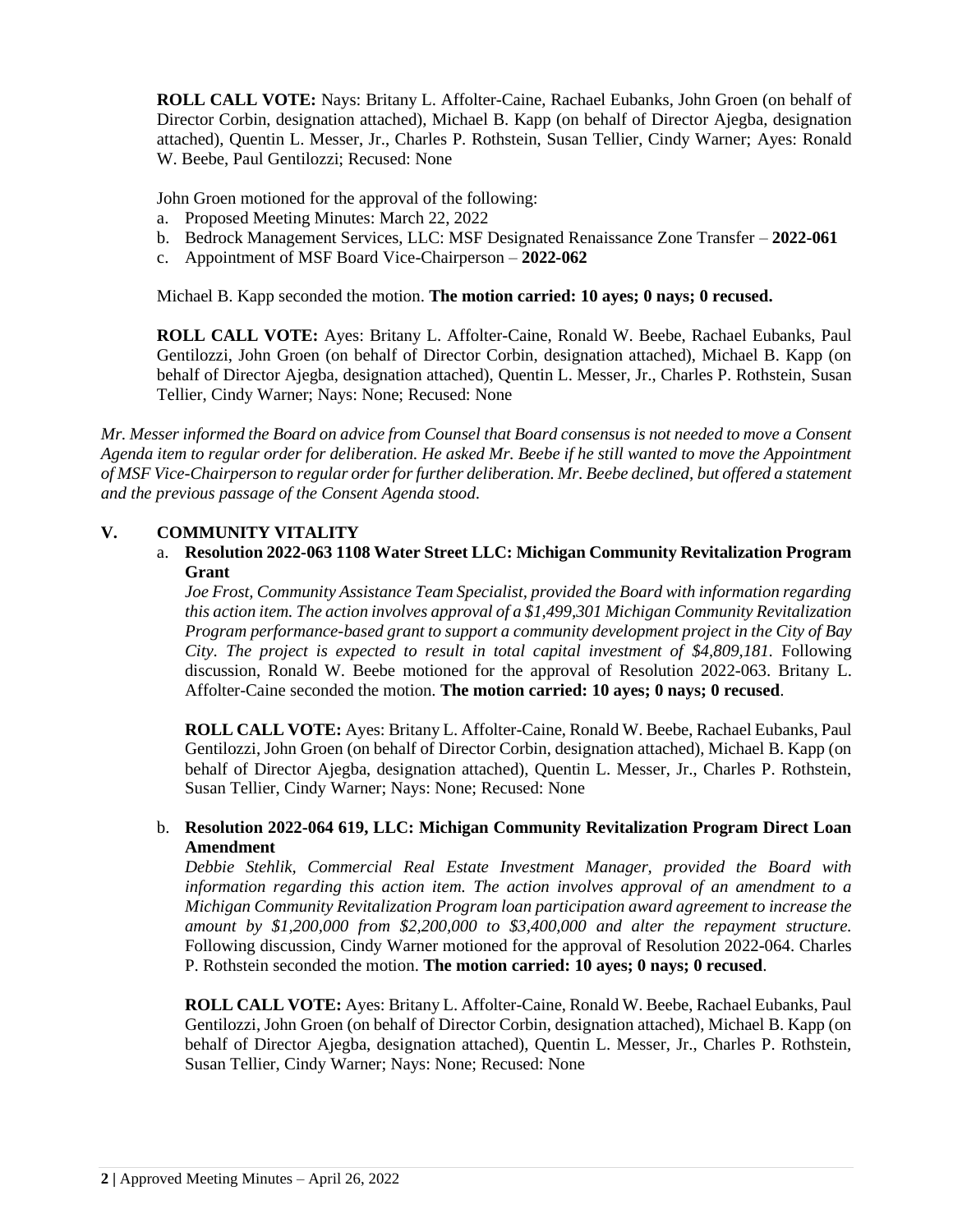c. **Resolution 2022-065 Trident Corktown Investment, LLC: Michigan Community Revitalization Program Equity Investment Award Amendment**

*Julius Edwards, Director of Commercial Real Estate Investment, provided the Board with information regarding this action item. The action involves approval of an amendment to a Michigan Community Revitalization Program equity investment award agreement to waive all accrued and other returns due to the MSF and replace them with a contingent liability in the amount of \$1,863,000 that would become due if the property is sold within three years of MSF approval. As a condition of the amendment, the MSF will receive full repayment of its original \$6,900,000 MCRP investment.* Following discussion, Quentin L. Messer, Jr. motioned for the approval of Resolution 2022-065. John Groen and Britany L. Affolter-Caine seconded the motion. **The motion carried: 10 ayes; 0 nays; 0 recused**.

**ROLL CALL VOTE:** Ayes: Britany L. Affolter-Caine, Ronald W. Beebe, Rachael Eubanks, Paul Gentilozzi, John Groen (on behalf of Director Corbin, designation attached), Michael B. Kapp (on behalf of Director Ajegba, designation attached), Quentin L. Messer, Jr., Charles P. Rothstein, Susan Tellier, Cindy Warner; Nays: None; Recused: None

*Paul Gentilozzi disconnected from the meeting at 11:00 a.m.*

d. **Resolution 2022-066 City of Detroit Brownfield Redevelopment Authority: Brownfield Act 381 Work Plan Denial (City Club Apartment Redevelopment Project)**

*Rob Garza, Manager of Statutory Analysis, provided the Board with information regarding this action item. The action involves denial of a Brownfield Act 381 Work Plan submitted by the City of Detroit Brownfield Redevelopment Authority because the project fails to demonstrate financial need and is inconsistent with program guidelines and requirements.* Following discussion, John Groen motioned for the approval of Resolution 2022-066. Rachael Eubanks seconded the motion. **The motion carried: 9 ayes; 0 nays; 0 recused**.

**ROLL CALL VOTE:** Ayes: Britany L. Affolter-Caine, Ronald W. Beebe, Rachael Eubanks, John Groen (on behalf of Director Corbin, designation attached), Michael B. Kapp (on behalf of Director Ajegba, designation attached), Quentin L. Messer, Jr., Charles P. Rothstein, Susan Tellier, Cindy Warner; Nays: None; Recused: None

## **VI. CAPITAL ACCESS**

## a. **Resolution 2022-067 BerQ US Investments, LLC: Bond Inducement**

*Chris Cook, Director of Capital Access, provided the Board with information regarding this action item. The action involves adoption of an inducement resolution for private activity bond financing not to exceed \$165,000,000 for the purpose of financing the acquisition, construction, installation, equipping, and furnishing of solid waste disposal facilities related to natural gas to be constructed at four locations, including the City of Fennville and the villages of Freeport, Hopkins, and Elsie.*

*Quentin L. Messer, Jr. left the meeting at 11:15 a.m. Jennifer Nelson joined the meeting as his Designee and Presided over the remainder of the meeting.*

> Following discussion, Jennifer Nelson motioned for the approval of Resolution 2022-067. Rachael Eubanks seconded the motion. **The motion carried: 9 ayes; 0 nays; 0 recused.**

> **ROLL CALL VOTE:** Ayes: Britany L. Affolter-Caine, Ronald W. Beebe, Rachael Eubanks, John Groen (on behalf of Director Corbin, designation attached), Michael B. Kapp (on behalf of Director Ajegba, designation attached), Jennifer Nelson (on behalf of Chairman Messer, designation attached), Charles P. Rothstein, Susan Tellier, Cindy Warner; Nays: None; Recused: None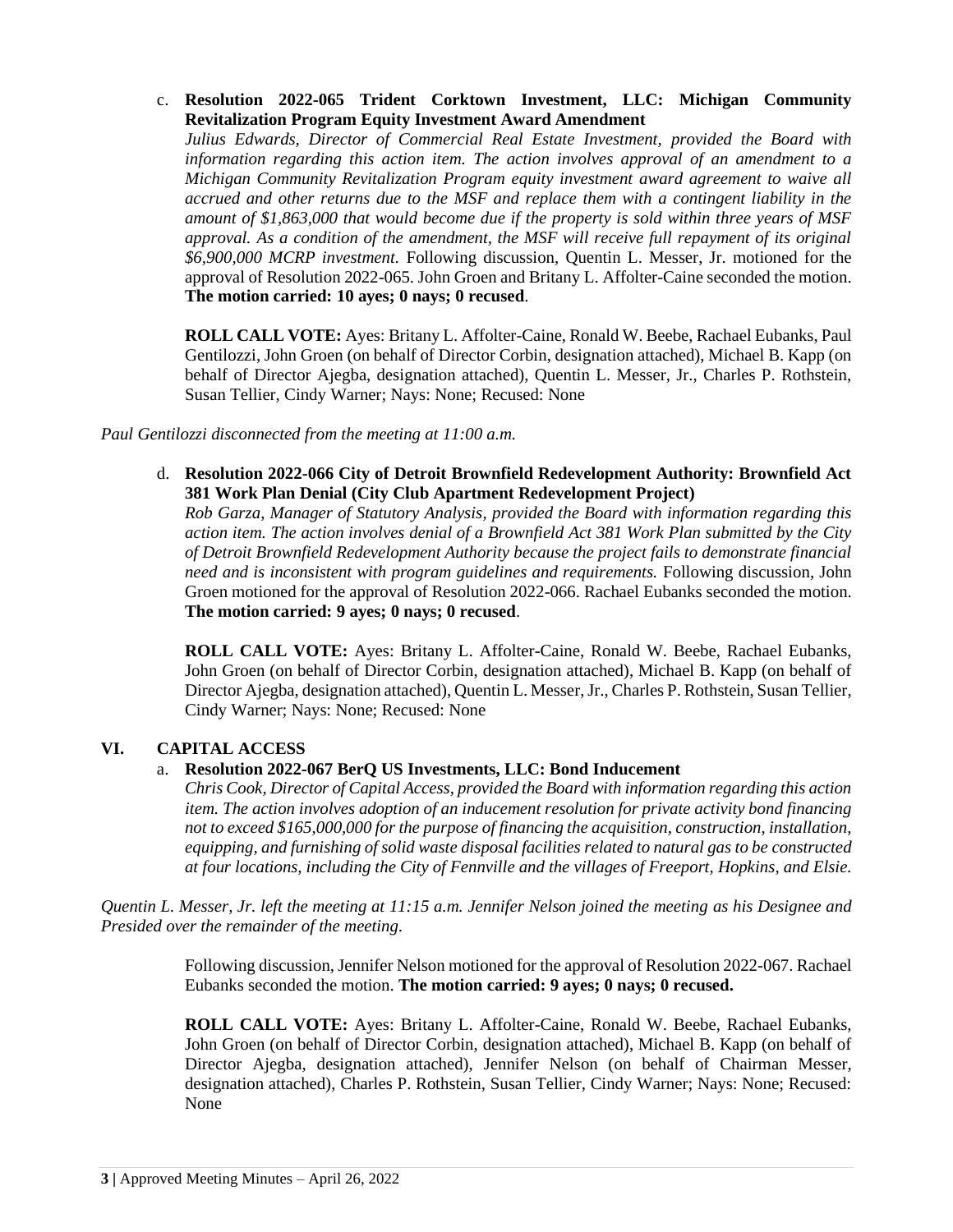## **VII. BUSINESS INVESTMENT**

a. **Resolutions 2022-068 & 2022-069 Hydro Aluminum Metals USA, LLC / Village of Cassopolis: Community Development Block Grant Program Funding and State Essential Services Assessment Exemption**

*Jeremy Webb, Senior Business Development Project Manager, provided the Board with information regarding these action items. The actions involve approval of \$1,500,000 in Community Development Block Grant Program funding for acquisition of machinery and equipment and a State Essential Services Assessment Exemption valued at up to \$1,733,192 to support a business development project in the Village of Cassopolis. The project is expected to result in total capital investment of up to \$149,500,000 and the creation of up to 67 jobs.* Following discussion, Britany L. Affolter-Caine motioned for the approval of Resolution 2022-068. Michael B. Kapp seconded the motion. **The motion carried: 9 ayes; 0 nays; 0 recused.** 

**ROLL CALL VOTE:** Ayes: Britany L. Affolter-Caine, Ronald W. Beebe, Rachael Eubanks, John Groen (on behalf of Director Corbin, designation attached), Michael B. Kapp (on behalf of Director Ajegba, designation attached), Jennifer Nelson (on behalf of Chairman Messer, designation attached), Charles P. Rothstein, Susan Tellier, Cindy Warner; Nays: None; Recused: None

John Groen then motioned for the approval of Resolution 2022-069. Britany L. Affolter-Caine seconded the motion. **The motion carried: 9 ayes; 0 nays; 0 recused**.

**ROLL CALL VOTE:** Ayes: Britany L. Affolter-Caine, Ronald W. Beebe, Rachael Eubanks, John Groen (on behalf of Director Corbin, designation attached), Michael B. Kapp (on behalf of Director Ajegba, designation attached), Jennifer Nelson (on behalf of Chairman Messer, designation attached), Charles P. Rothstein, Susan Tellier, Cindy Warner; Nays: None; Recused: None

b. **Resolution 2022-070 City of Warren Brownfield Redevelopment Authority: Brownfield Act 381 Work Plan (Warren Transmission Redevelopment Project)**

*Matt Chasnis, Business Development Project Manager, provided the Board with information regarding this action item. The action involves approval of state tax capture capped at \$7,271,381 for Act 381 eligible activities to support a business development project in the City of Warren. The project is expected to result in total capital investment of \$180,000,000 and the creation of an anticipated 600 jobs.* Following discussion, Cindy Warner motioned for the approval of Resolution 2022-070. Rachel Eubanks seconded the motion. **The motion carried: 9 ayes; 0 nays; 0 recused.** 

**ROLL CALL VOTE:** Ayes: Britany L. Affolter-Caine, Ronald W. Beebe, Rachael Eubanks, John Groen (on behalf of Director Corbin, designation attached), Michael B. Kapp (on behalf of Director Ajegba, designation attached), Jennifer Nelson (on behalf of Chairman Messer, designation attached), Charles P. Rothstein, Susan Tellier, Cindy Warner; Nays: None; Recused: None

## c. **Resolution 2022-071 Industry 4.0 Signature Initiative Implementation Grants: Allocation of Funding, Award Recommendations, and Guidelines Approval**

*Natalie Chmiko, Vice President of PMBC & International Trade, provided the Board with information regarding this action item. The action involves allocation of \$3,000,000 in funding to support Industry 4.0 (I4.0) implementation grants, authorization of Joint Evaluation Committee award recommendations for six nonprofit organizations for agreements for an initial two-year term, with the option to extend the term for up to an additional two years, and approval of proposed I4.0 Technology Implementation Grant Eligibility Guidelines.* Following discussion, Susan Tellier motioned for the approval of Resolution 2022-071. Rachael Eubanks seconded the motion. **The motion carried: 9 ayes; 0 nays; 0 recused.**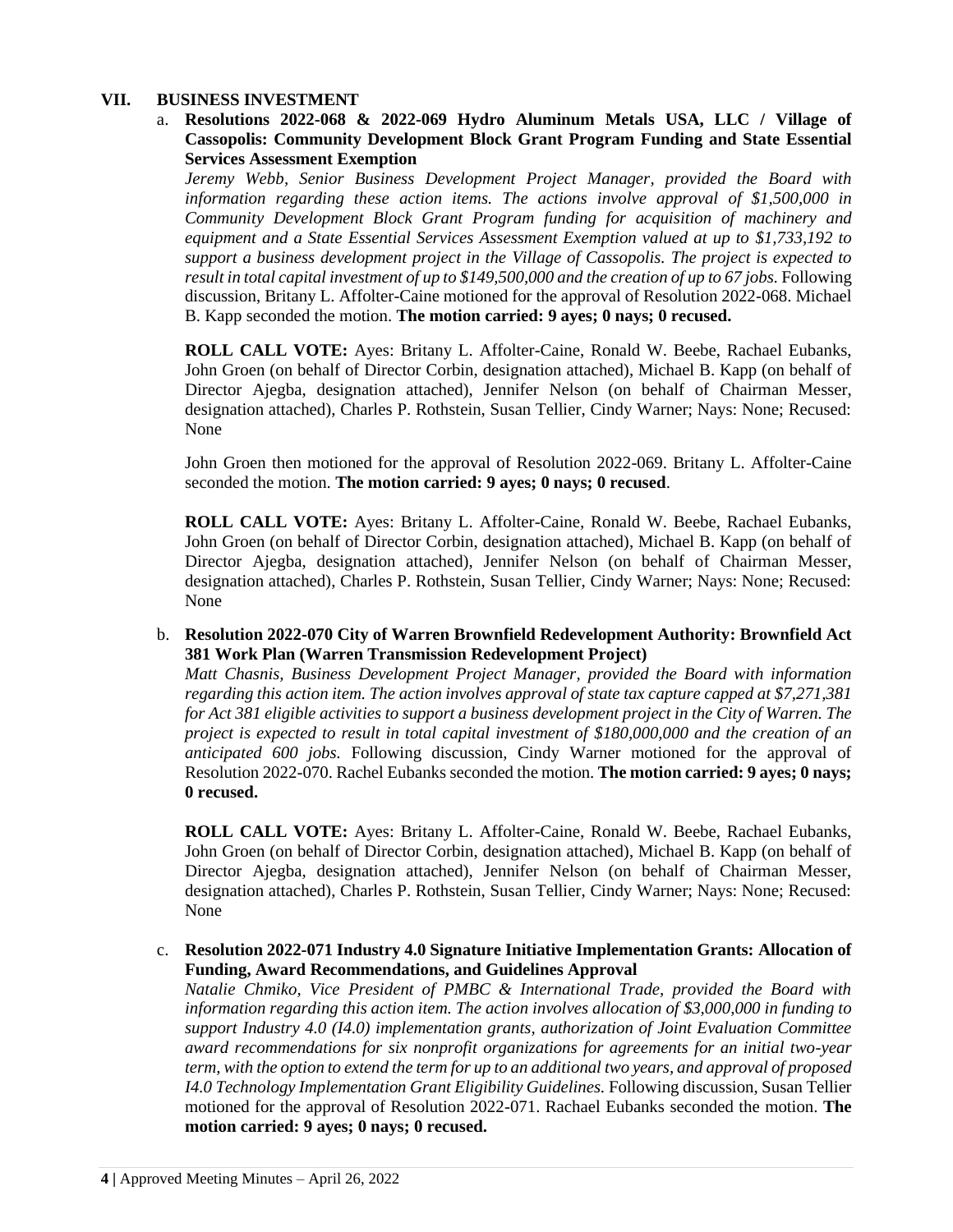**ROLL CALL VOTE:** Ayes: Britany L. Affolter-Caine, Ronald W. Beebe, Rachael Eubanks, John Groen (on behalf of Director Corbin, designation attached), Michael B. Kapp (on behalf of Director Ajegba, designation attached), Jennifer Nelson (on behalf of Chairman Messer, designation attached), Charles P. Rothstein, Susan Tellier, Cindy Warner; Nays: None; Recused: None

#### **VIII. INFORMATIONAL**

Ms. Nelson noted the MSF delegated authority report for the period March 1 to March 31, 2022, was included in the meeting packet. She asked if there were any questions from Board members regarding the information.

Ronald W. Beebe inquired about Superior Industries International, Inc. listed under Michigan Business Development Program terminations. The company was awarded a \$900,000 grant and the report noted a \$26,066.63 repayment. He asked about the status of the remaining amount. Christin Armstrong, Associate General Counsel and Vice President of Compliance & Contract Services responded that she will follow-up with specific information about this issue.

Ms. Nelson asked if there were any other questions from Board members and there were none.

Ms. Nelson adjourned the meeting at 11:42 a.m.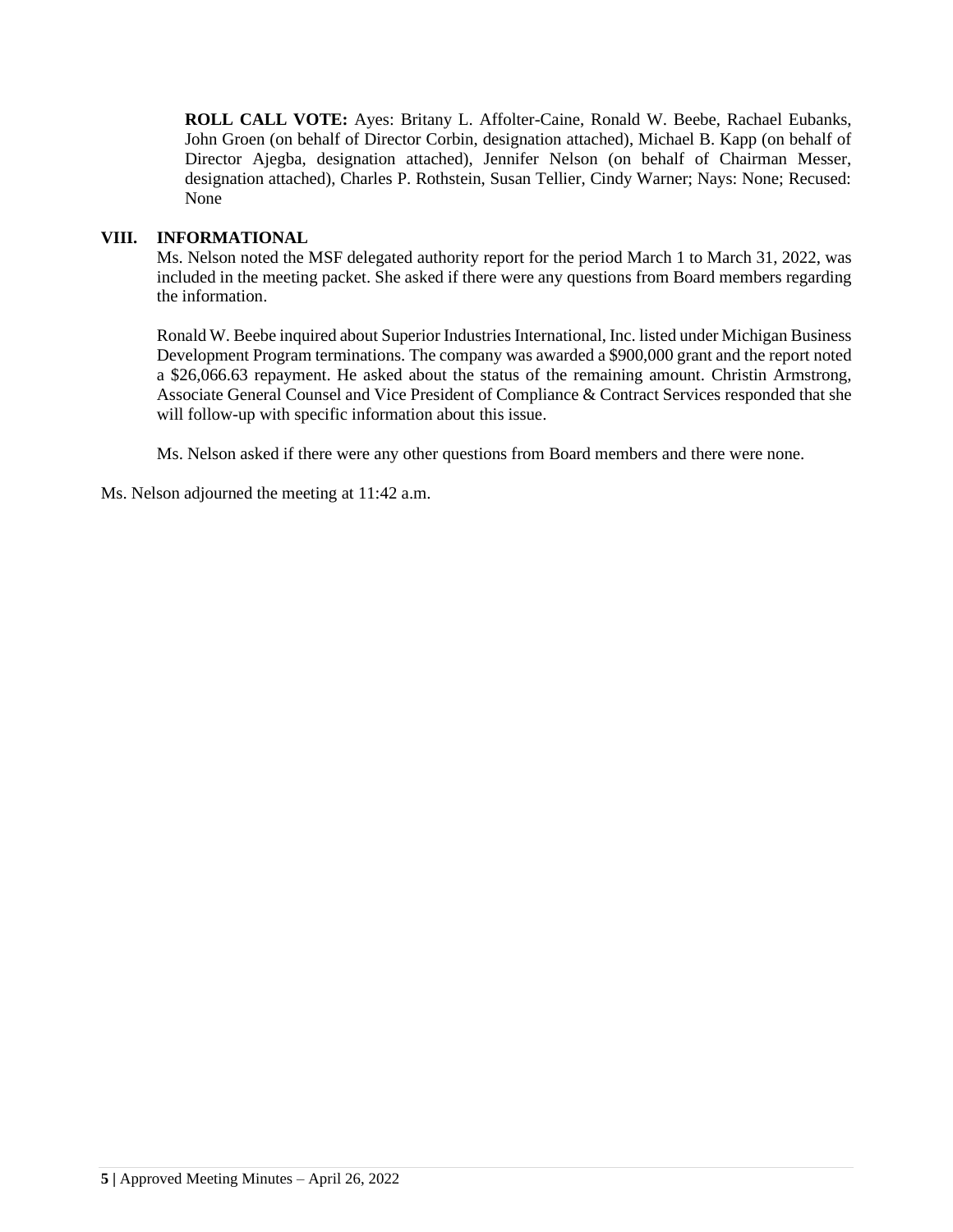

GRETCHEN WHITMER GOVERNOR

STATE OF MICHIGAN DEPARTMENT OF LABOR AND ECONOMIC OPPORTUNITY LANSING

SUSAN CORBIN ACTING DIRECTOR

June 15, 2021

Ms. Katelyn Wilcox Board Relations Liaison Michigan Strategic Fund 300 N. Washington Square Lansing, Ml 48913

Re: Michigan Strategic Fund Board Meeting Designee

Dear Ms. Wilcox:

Pursuant to MCLA 16.51, I hereby confirm my designation of John Groen in addition to Jonathan Smith as the persons authorized and empowered to act in my stead as a member of the Michigan Strategic Fund Board for scheduled meetings I am unable to attend.

If you need anything additional, please contact Diane Burton at (517) 230-5454. Thank you.

Sincerely,

Susan & Corbin

Susan R. Corbin Acting Director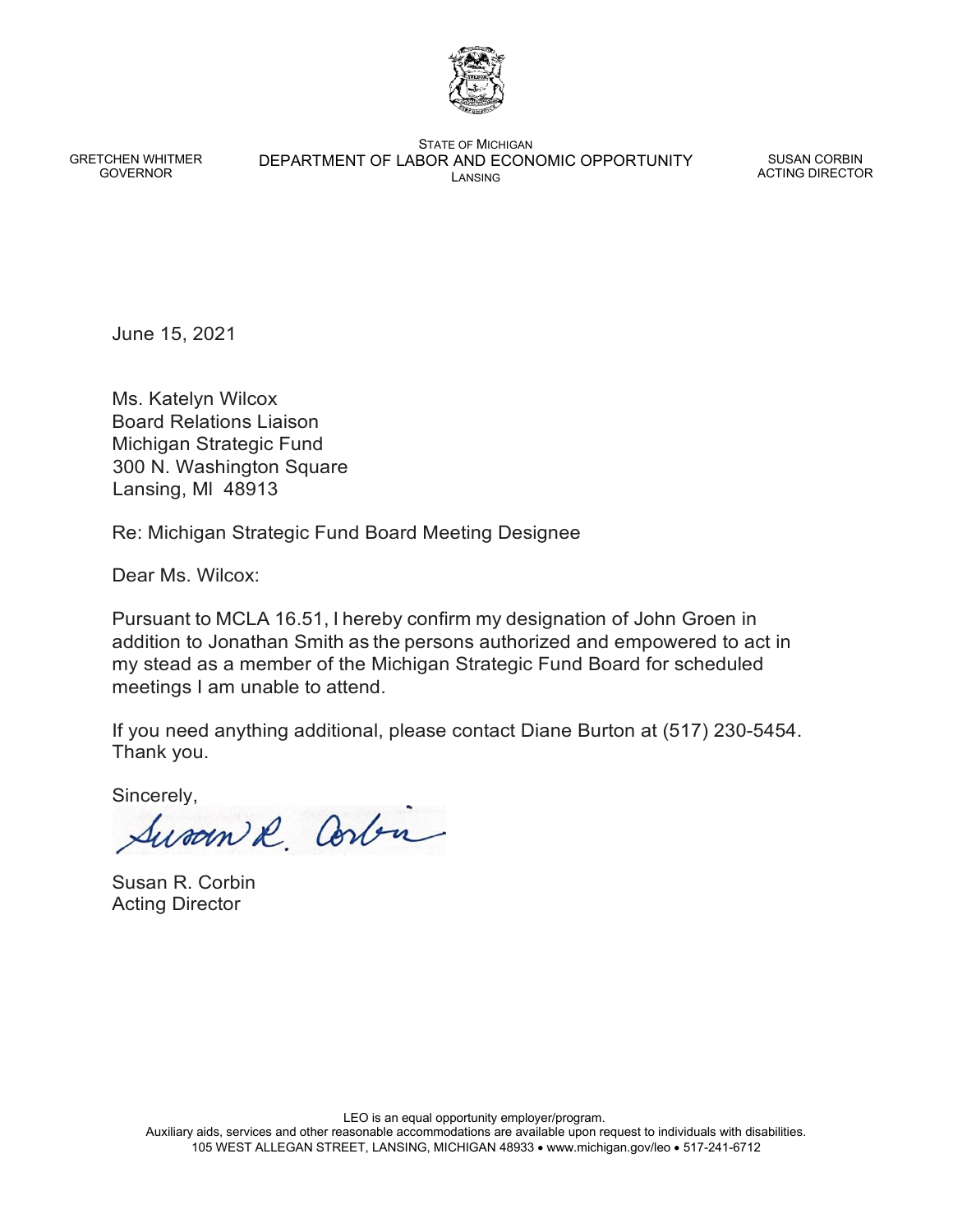

**GRETCHEN WHITMER GOVERNOR** 

**STATE OF MICHIGAN** DEPARTMENT OF TRANSPORTATION LANSING

**PAUL AJEGBA DIRECTOR** 

February 3, 2020

Ms. Rhonda Bishop **Board Relations Liaison** Michigan Strategic Fund Office 300 N. Washington Square Lansing, Michigan 48913

Dear Ms. Bishop:

I hereby confirm and ratify my designation of Michael B. Kapp, Administrator, Michigan Department of Transportation, as the person authorized and empowered to act in my stead for Michigan Strategic Fund meetings that I am unable to attend.

Smcerely.

Paul C. Ajegba,

Director

M. Kapp cc: **Executive File**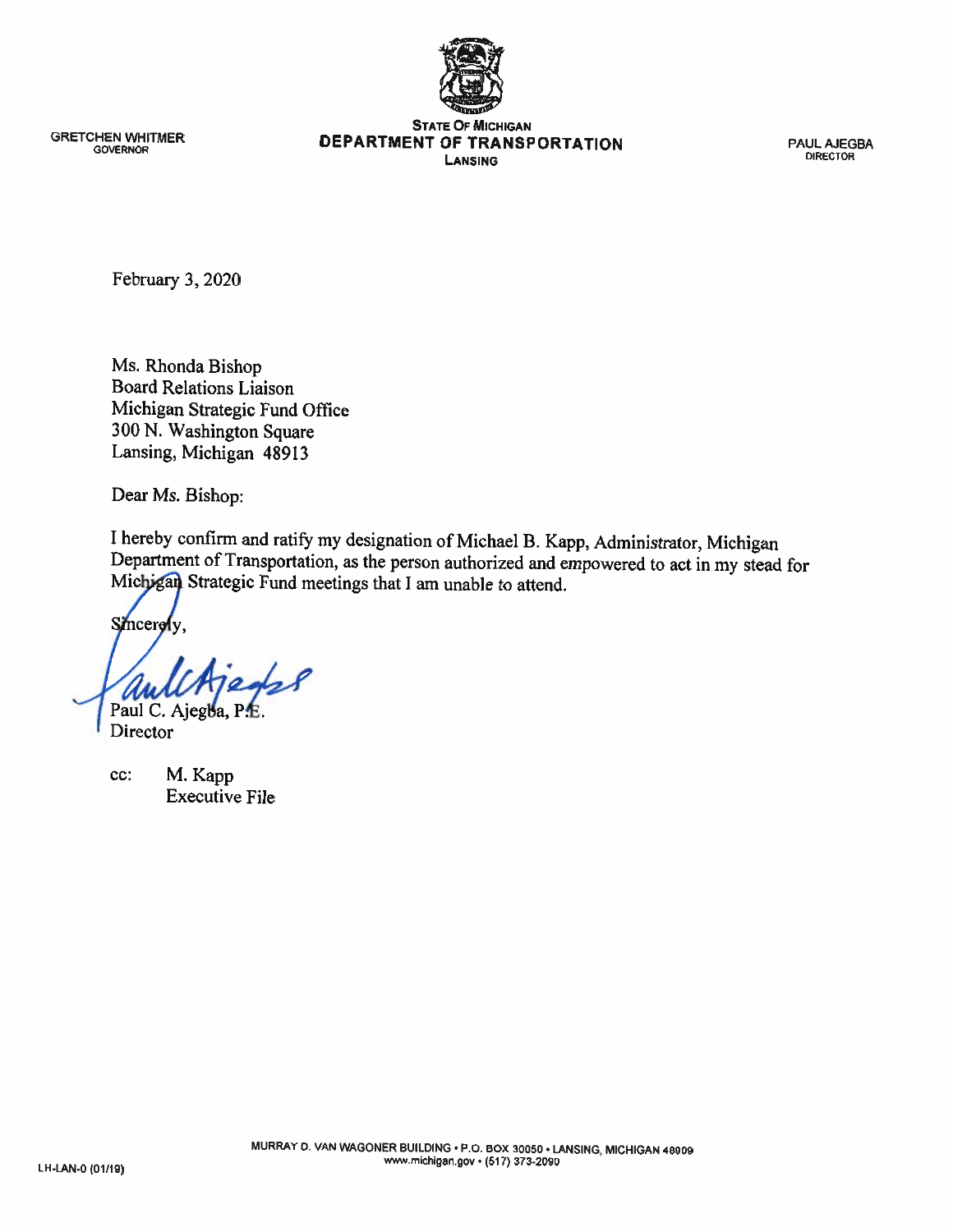

January 12, 2022

Michigan Strategic Fund 300 N. Washington Square Lansing, MI 48913

RE: Designation of Jennifer Nelson

To Whom It May Concern:

Pursuant to MCLA 16.51, I hereby confirm my designation of Jennifer Nelson as the person authorized and empowered to act in my stead as a member of the Michigan Strategic Fund board for scheduled meetings I am unable to attend.

Sincerely,

Jany Javoukel

Quentin L. Messer, Jr. President & Chairman, MSF Chief Executive Officer, MEDC